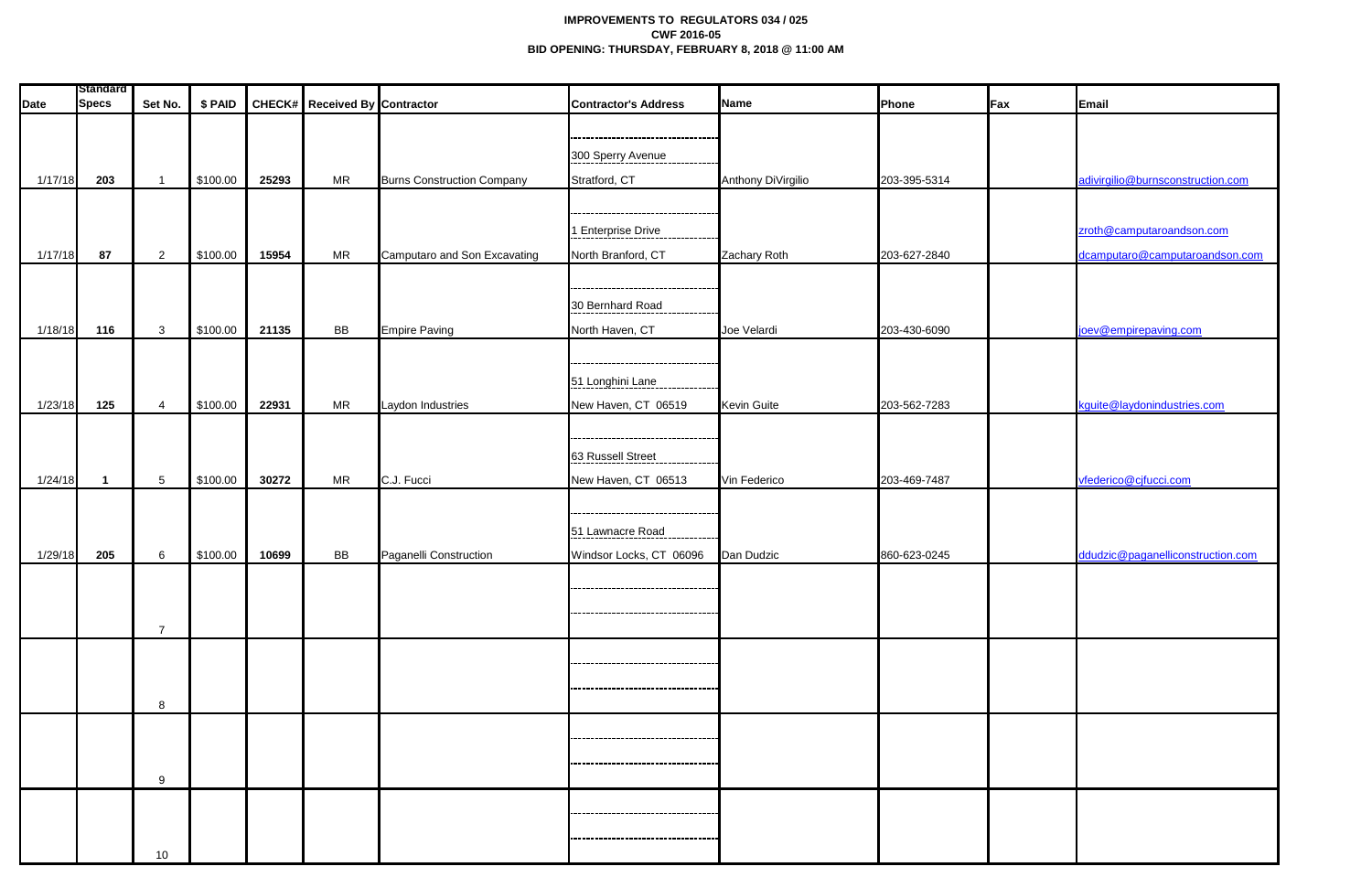## **IMPROVEMENTS TO REGULATORS 034 / 025 CWF 2016-05 BID OPENING: THURSDAY, FEBRUARY 8, 2018 @ 11:00 AM**

|      | <b>Standard</b> |    |  |                                                     |                                                                              |             |       |     |       |
|------|-----------------|----|--|-----------------------------------------------------|------------------------------------------------------------------------------|-------------|-------|-----|-------|
| Date | <b>Specs</b>    |    |  | Set No.   \$ PAID   CHECK#   Received By Contractor | <b>Contractor's Address</b>                                                  | <b>Name</b> | Phone | Fax | Email |
|      |                 | 11 |  |                                                     | ------------------------------------<br>------------------------------------ |             |       |     |       |
|      |                 | 12 |  |                                                     | ------------------------------                                               |             |       |     |       |
|      |                 | 13 |  |                                                     | <br>,,,,,,,,,,,,,,,,,,,,,,,,,,,,,,,,,,,,,,                                   |             |       |     |       |
|      |                 | 14 |  |                                                     | ----------------------------------                                           |             |       |     |       |
|      |                 | 15 |  |                                                     | ,,,,,,,,,,,,,,,,,,,,,,,,,,,,,,,,,,,,,<br>-------------------------------     |             |       |     |       |
|      |                 | 16 |  |                                                     | ----------------------------------<br>----------------------------------     |             |       |     |       |
|      |                 | 17 |  |                                                     | -----------------------------------<br>-----------------------------------   |             |       |     |       |
|      |                 | 18 |  |                                                     | -----------------------------------<br>------------------------------------- |             |       |     |       |
|      |                 | 19 |  |                                                     | ,,,,,,,,,,,,,,,,,,,,,,,,,,,,,,,,,,,<br>-----------------------------------   |             |       |     |       |
|      |                 | 20 |  |                                                     |                                                                              |             |       |     |       |